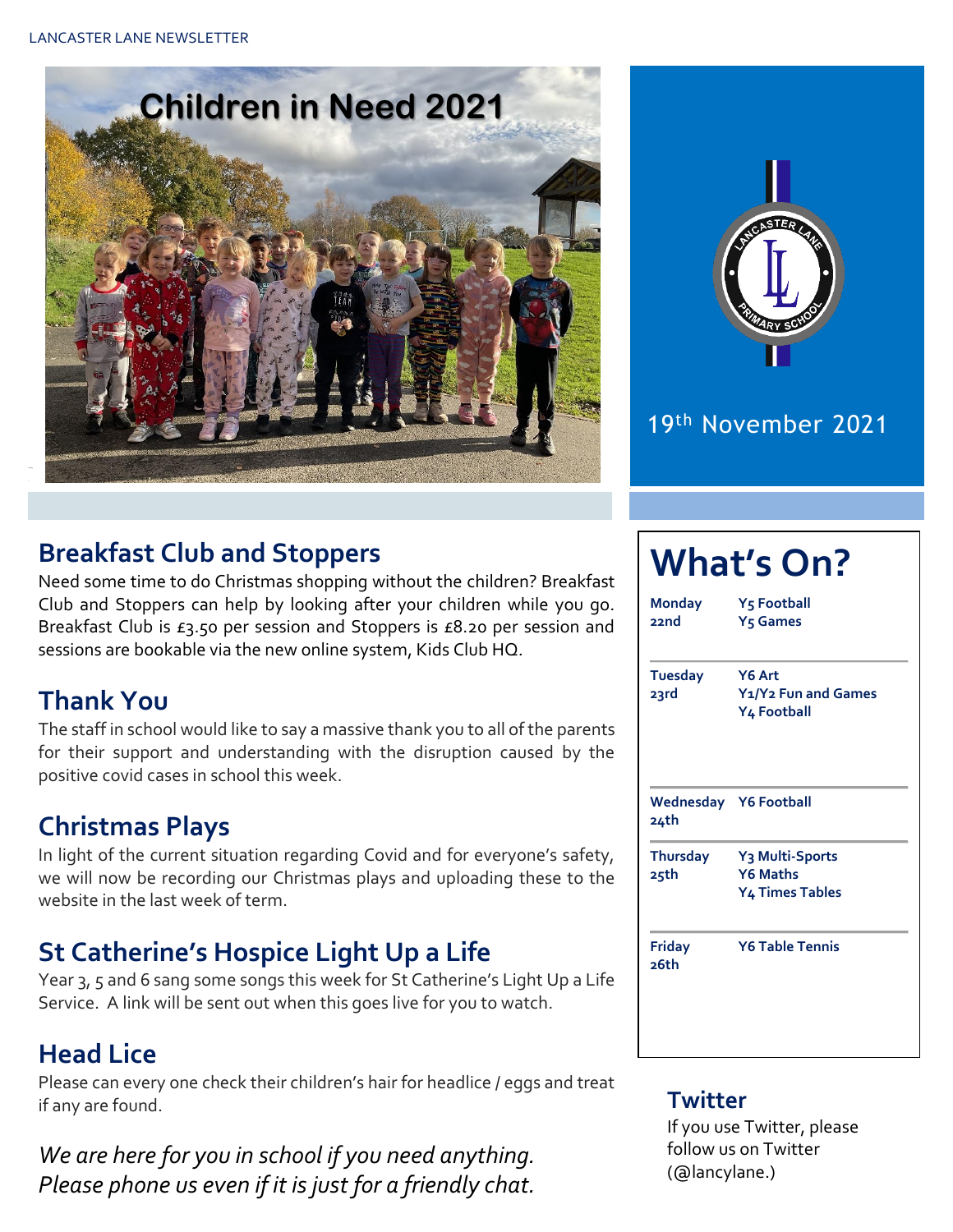

#### **Non Uniform Day**

Tuesday is a non school uniform day in return for a contribution to our Christmas Tombola. This must be a new item and a suggested minimum value of a £1. Please do not send any chocolate items. Please find below a list of ideas:

Box of Christmas Baubles, Christmas Ornaments, Candles, Christmas Hats, Christmas Wreaths, Tinsel, Christmas Crackers, Christmas Napkins. Christmas Cake, Advent Calendars (but not chocolate ones), Christmas Socks or any novelty Christmas Items eg Reindeer Shower Cap.

## **Chorley School Sports Christmas Themed Sports Camp**

Please find attached information about Chorley School Sports' Christmas themed sports camp. This is the first time they have run a Christmas camp and hopefully the demand will be there for them to run one again. Why not sign your child up and give it a go?

The camp is 10am-3pm at All Seasons and Clayton Brook Leisure Centre on Monday 20th and Tuesday 21st December.

#### **Bikeability**

Please do not ride your bike through the playground. Push them around the back and park them outside the classroom door when it is your day for Bikeability.

#### **And finally…**

.

One positive thought produces a million positive vibrations.

#### **Children in Need**

Thank you to all that donated today, the money will be split between Children in Need and Derian House Children's Hospice.

#### **Online Safety**

<https://www.thinkuknow.co.uk/> provides support for parents and carers to keep their children safe online.